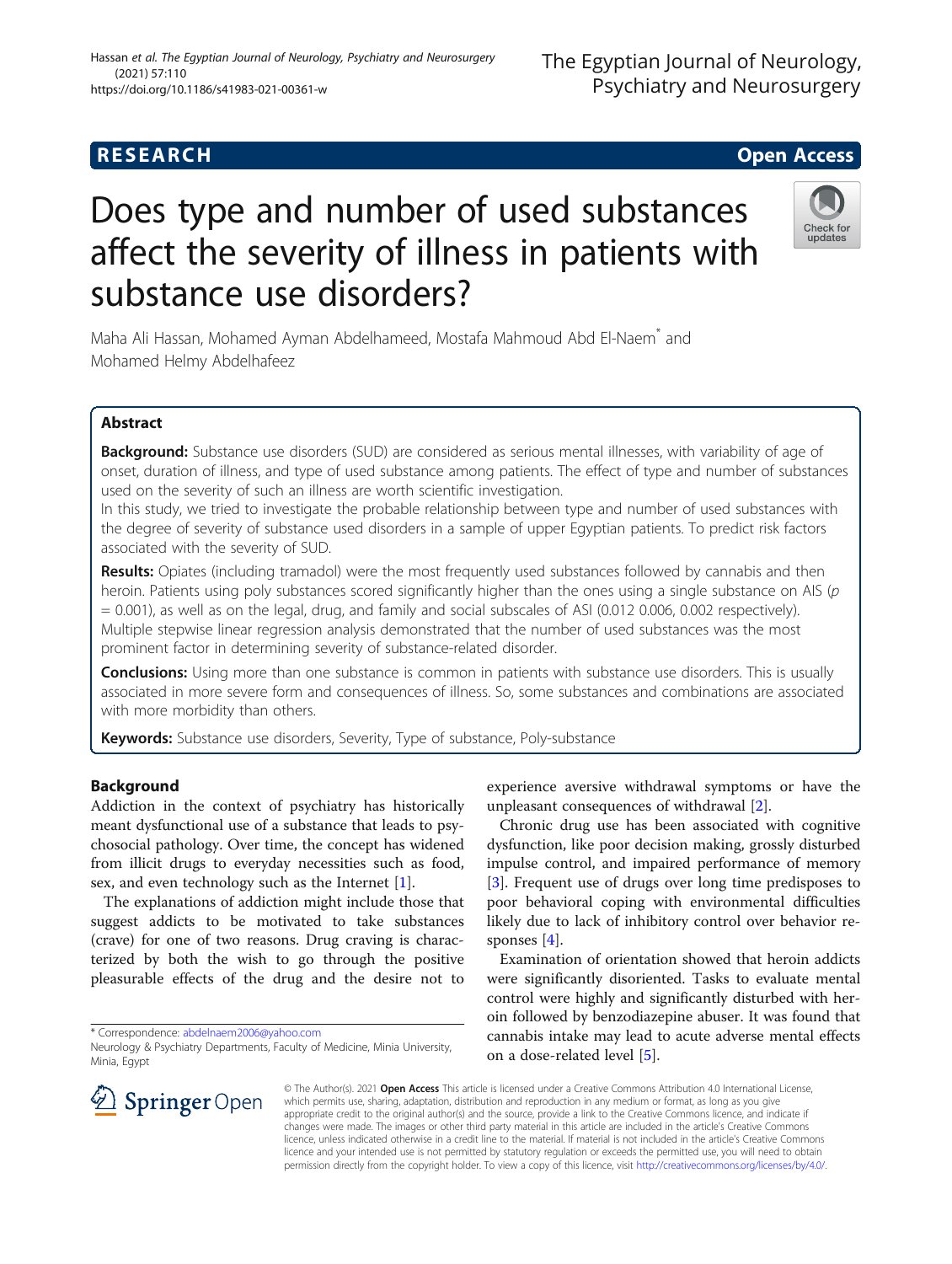Individuals who start using substances early in life are more vulnerable to progressing to more hazardous substances and of developing drug use disorders [[6\]](#page-6-0). Involvement in substance use escalates not only through progression from one substance to another (example, tobacco or alcohol to marijuana to other more illicit drugs) but also by increasing the rate of use of individual substances and serious changes in the contexts and patterns of use, in addition to the development of abuse and dependence [\[7](#page-6-0)].

The rate of using more than one substance concomitantly (poly-substance) varies across different studies done in Egypt. Rates as low as 21% of the total studied patients with substance use disorders were reported [\[8](#page-6-0)], up to 38.3% [\[9](#page-6-0)] and even 92% in the study more recently done by  $[10]$  $[10]$ .

A study on poly-drug use compared to single-drug use group showed that poly-drug use group had significantly the worst outcome than the other one  $[11]$  $[11]$ . Those with poly-substance abuse are usually characterized by lower age of onset, regular use for longer duration, and lower response to treatment as measured by abstinence rates [[12\]](#page-7-0). Such criteria render these patients more prone to greater levels of psychiatric problems as demonstrated by ASI subscales [[13\]](#page-7-0).

However, it is hypothesized that patients with a comorbid SUD or greater number of comorbid SUDs would be less likely to receive either buprenorphine or methadone treatment, although these same patients, with their greater burden of illness, would be more likely to access general SUD clinic services [\[14](#page-7-0)].

The present study had been done to investigate the probable relationship between type and number of used substances with the degree of severity of substance used disorders in a sample of upper Egyptian patients. To predict risk factors associated with the severity of SUD.

## Methods

## Setting of the study

Minia Hospital of Mental Health and Addiction Treatment is the official psychiatric hospital in Minia governorate (over 5 million people). It is located at New Minia city that is at north-east of the Nile. It provides services for psychiatric patients and patients of substance abuse. Its inpatient capacity is 50 beds (40 for male patients and 10 for female patients).

It provides an outpatient clinic service on daily basis and a Hot Line clinic for substance use disorder patients on twice weekly basis. Frequency of attendance to Hot Line clinic is around 20–30 clients per week. The Hot Line clinic is managed by three psychiatrists and two psychologists well trained in the field of addiction.

The management plan is carried out either through hospitalization or on outpatient basis by pharmacotherapy, psychotherapy (individual and group), and regular follow-up by phone calls with psychologists.

## Subjects of the study and size of the sample

All clients attending outpatient addiction clinic of Minia Psychiatric Hospital in the duration of 6 months (between the 1st of December 2014 and 31st of May 2015) were subjected to screen for effect of substance abuse on the pattern of patients' lives and evaluation of severity of addiction.

Patients aged 18–60 years, whether males or females, with a positive history of substance use disorder were included in the study, provided that they gave oral and written consent to participate in the procedure of the study, while patients less than 18 or more than 60 years of age, those with chronic medical illness, those with acute intoxication or withdrawal symptoms or substance-induced psychosis, and those who refused to be involved in the study were excluded.

The final population sample of the present study included 103 patients of both sexes (95 males and 8 females) who had substance use disorder. They were diagnosed according to the Tenth Revision of the International Statistical Classification of Diseases and Related Health Problems, Diagnostic Criteria for Research (ICD-10) [[15\]](#page-7-0).

The history of addiction is taken from each client and includes onset of addiction, probable causes of substance abuse, types, and amount of consumption of different substances, decision, and duration of periods of abstinence, number and factors behind relapse, causes of shifting from or adding one substance to another.

The agreement of the Ethical Scientific Committee of Minia Faculty of Medicine was obtained before the start of the research.

## Tools of the study

## Urine analysis screen for substances of abuse

This was done in the Minia Hospital of Mental Health and Addiction Treatment laboratory by an experienced technician using 2 types of urine kits; the first is specific only for tramadol (DiaSpot Rapid One-step Test Device) and the second (ACON Urinalysis Reagent Strip) test for 6 different substances: THC (cannabis), BAR (barbiturate), COC (cocaine), AMP (amphetamine), MOP (morphine), and BZO (benzodiazepines).

## Addiction Severity Index (ASI) [\[16](#page-7-0)]

The Addiction Severity Index (ASI) is a semi-structured interview originally made to assess in details problems presented by patients with substance use disorders. It was designed to guide primary treatment planning and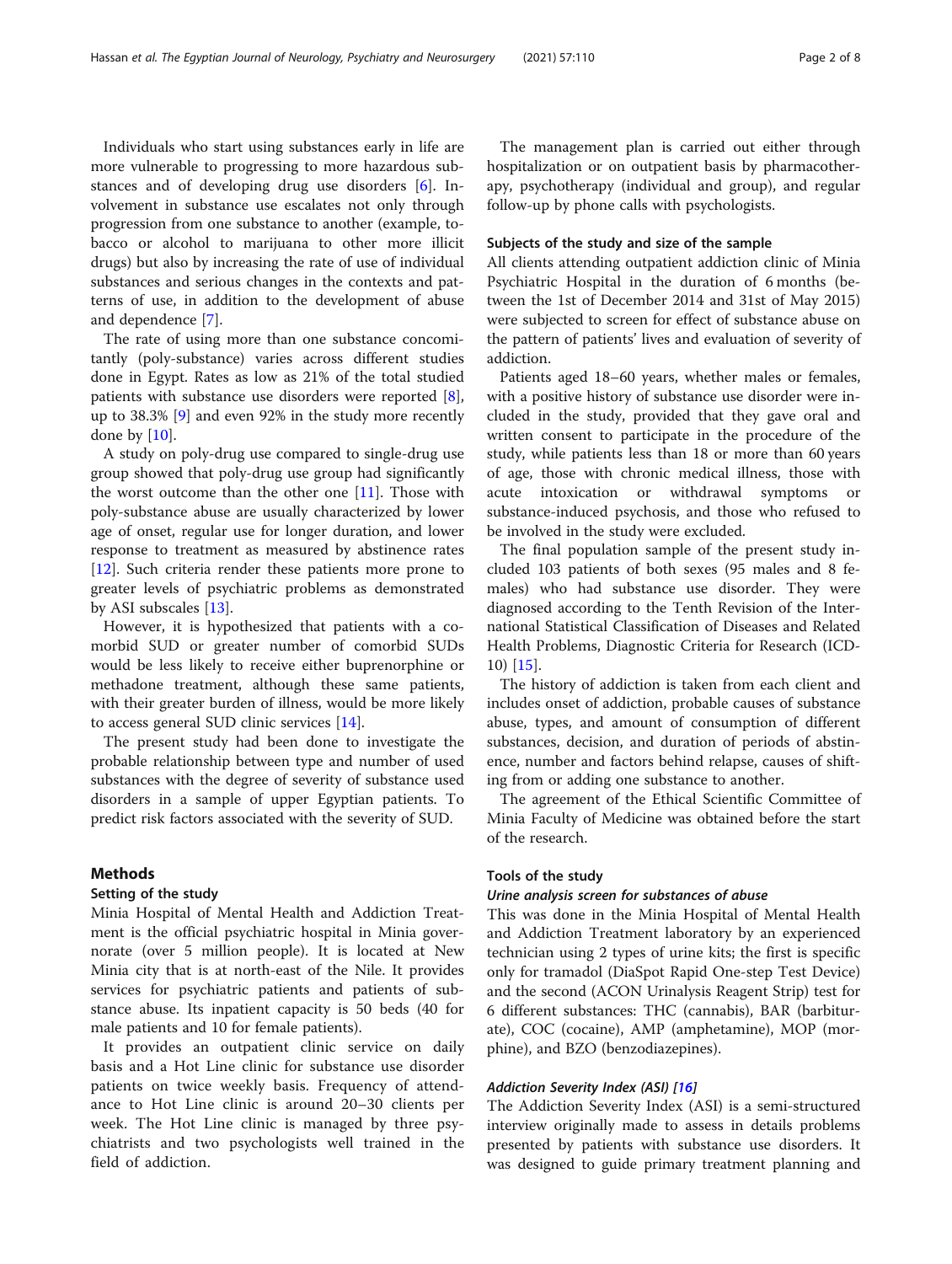<span id="page-2-0"></span>allow follow-up of patient progress over time. Information is collected on seven functional areas mostly affected by substance use: medical status, employment and support, drug use, alcohol use, legal status, family and social status, and finally psychiatric status.

Each section includes questions about the duration, frequency and severity of problems over the whole patient's life and in the past 30 days. At the end of the assessment of each functional area, patients are asked to rate how troubled or annoyed they have been by these problems over the past 30 days and the degree to which they feel they need treatment. A 0–4 scale is used for such ratings. For each functional area, the interviewer also makes severity ratings that reflect the magnitude of the interviewer's convection that patient needs additional treatment, on a scale from 0 to 9 [[16](#page-7-0)].

The ASI has been extensively studied regarding joint reliability, test-retest reliability, and internal consistency of composite scores, with generally excellent results. Hodgings et al. [[17\]](#page-7-0) demonstrated average joint reliability scores of 0.89. Concurrent, predictive, and discriminant validity have been demonstrated in a range of patient populations and treatment settings [[18](#page-7-0)].

Table 1 Socio-demographic characteristics

| Demographic data          | Descriptive statistics ( $n = 103$ ) |  |  |
|---------------------------|--------------------------------------|--|--|
| Age                       |                                      |  |  |
| Range                     | $18 - 45$                            |  |  |
| Mean $\pm$ SD             | $27.5 \pm 6.2$                       |  |  |
| Sex                       |                                      |  |  |
| Male                      | 95 (92.2%)                           |  |  |
| Female                    | 8(7.8%)                              |  |  |
| Residence                 |                                      |  |  |
| Urban                     | 69 (67%)                             |  |  |
| Rural                     | 34 (33%)                             |  |  |
| <b>Marital state</b>      |                                      |  |  |
| Single                    | 49 (47.6%)                           |  |  |
| Married                   | 51 (49.5%)                           |  |  |
| Divorced                  | $3(2.9\%)$                           |  |  |
| <b>Educational state</b>  |                                      |  |  |
| Illiterate                | 10 (9.7%)                            |  |  |
| Basic education system    | 81 (78.6%)                           |  |  |
| Higher education system   | 12 (11.7%)                           |  |  |
| <b>Occupational state</b> |                                      |  |  |
| Unemployed                | 10 (9.7%)                            |  |  |
| Manual worker             | 69 (67%)                             |  |  |
| Clerk                     | 16 (15.5%)                           |  |  |
| Student                   | 4 (3.9%)                             |  |  |
| Business man              | 4 (3.9%)                             |  |  |

## Addiction Intensity Scale (AIS)

It is formed of 4 sections (moderate, severe, catastrophic, and terminal), and each one gives one point for each item checked and the total is calculated. If the score for each section is equal to or greater than the score in the parentheses below this score, this means that the examined subject meets the criteria for that level of addiction. The highest level for which one meets the criteria is his/her overall addiction intensity score (AIS).

The first step for anyone using the ERP (exposure and response prevention therapy) is to measure the intensity of your addiction. The Addiction Intensity Scale (AIS) can help [\[19](#page-7-0)].

#### Data analysis and statistical methods

The data collected were recorded on a separate file for each subject who was given a code.

Data analysis was done by the Statistical Package of Social Sciences (SPSS) Version 15.0 for Windows [[20\]](#page-7-0).

| Table 2 Descriptive data of addiction characteristics |  |  |  |
|-------------------------------------------------------|--|--|--|
|-------------------------------------------------------|--|--|--|

| <b>Addiction characteristics</b>                  | Descriptive statistics ( $n =$<br>103) |
|---------------------------------------------------|----------------------------------------|
| <b>Duration</b>                                   |                                        |
| $1-5$ years                                       | 45 (43.7%)                             |
| 6-10 years                                        | 41 (39.8%)                             |
| $> 10$ years                                      | 17 (16.5%)                             |
| Age of onset                                      |                                        |
| $=18$ years                                       | 41 (39.8%)                             |
| $>18$ to $<$ 30 years                             | 55 (53.4%)                             |
| $\geq$ 30 years                                   | 7(6.8%)                                |
| Number of abused substances                       |                                        |
| One substance                                     | 24 (23.3%)                             |
| Poly-substance                                    | 79 (76.7%)                             |
| <b>Substances of addiction</b>                    |                                        |
| Alcohol                                           | 24 (23.3%)                             |
| <b>Heroin</b>                                     | 36 (35%)                               |
| Opiates (including tramadol)                      | 96 (93.2%)                             |
| Other sedative hypnotics                          | 36 (35%)                               |
| Cannabis                                          | 66 (64.1%)                             |
| Hallucinogens                                     | 6(5.8%)                                |
| Addiction intensity scoring (according<br>to AIS) |                                        |
| Moderate                                          | 17 (16.5%)                             |
| Severe                                            | 54 (52.4%)                             |
| Catastrophic                                      | 29 (28.2%)                             |
| Terminal                                          | $3(2.9\%)$                             |

Most of the sample patients used more than one substance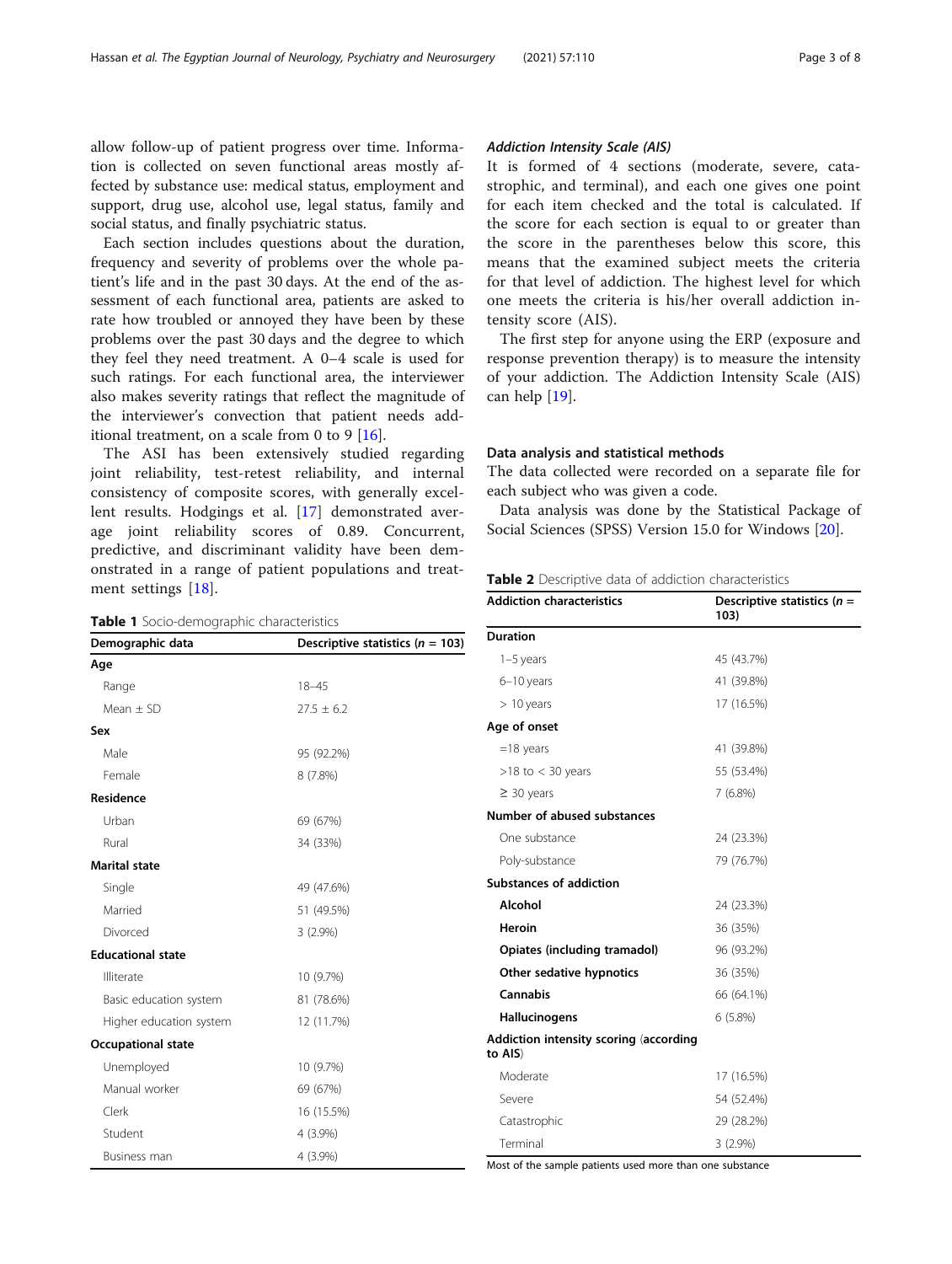<span id="page-3-0"></span>The data were summarized using the mean and standard deviation for quantitative data and percent for qualitative data.

Descriptive statistics of the study participants were conducted.

Fisher's exact test for qualitative data was used between each two groups like poly-substance and one substance groups and male and female groups.

Differences between studied groups were considered statistically at  $P$  value  $< 0.05$ .

## Results

Table [1](#page-2-0) shows that the sample included 69 subjects (67 %) from urban areas. Fifty-one patients of the sample were married (49.5 %) while the rest were single or divorced. Only 10 patients (9.7%) were illiterate, and the same number was unemployed at time of the interview.

Table [2](#page-2-0) shows that only 17 patients (16.6% of the sample) used to take substances for  $> 10$  years and 41 patients (39.85%) started taking drugs at age  $\leq$  18 years. Twenty-four patients (23.3%) used only one substance, while poly-substance group included 79 patients (76.7%).

The most prevalent substance used were opiates (93.2%) followed by cannabis (64.1%), heroin (35%), sedative hypnotics (35%) and alcohol (23.3%) then hallucinogens (5.8%).

More than half of the sample had severe (52.4%) followed by catastrophic (28.2%), moderate (16.5%), then terminal (2.9%) degrees.

Table 3 demonstrates that poly-substance group was distributed mainly in severe (50.6%) and catastrophic

Table 3 Comparison between one-substance and poly-substance groups regarding severity of substance use illness

|                                          | One substance $(n = 24)$ | Poly-substance<br>$N = 79$ | P value  |
|------------------------------------------|--------------------------|----------------------------|----------|
| <b>Addiction intensity scoring (AIS)</b> |                          |                            |          |
| Moderate                                 | 9 (37.5%)                | 8 (10.1%)                  | $0.001*$ |
| Severe                                   | 14 (58.3%)               | 40 (50.6%)                 |          |
| Catastrophic                             | $1(4.2\%)$               | 28 (35.4%)                 |          |
| Terminal                                 | $0(0\%)$                 | 3(3.8%)                    |          |
| ASI scale                                |                          |                            |          |
| <b>Medical subscale</b>                  |                          |                            | 0.243    |
| Median                                   | 5                        | 5                          |          |
| <b>IQR</b>                               | $(2-5)$                  | $(3-7)$                    |          |
| Employment subscale                      |                          |                            | 0.958    |
| Median                                   | 5                        | 5                          |          |
| <b>IQR</b>                               | $(5-7)$                  | $(5-7)$                    |          |
| Legal subscale                           |                          |                            | $0.012*$ |
| Median                                   | $\mathbf{1}$             | $\mathbf{1}$               |          |
| <b>IQR</b>                               | $(1-1)$                  | $(1-5)$                    |          |
| Alcohol subscale                         |                          |                            | 0.425    |
| Median                                   | $\mathbf{1}$             | $\mathbf{1}$               |          |
| <b>IQR</b>                               | $(1-1)$                  | $(1-1)$                    |          |
| Drugs subscale                           |                          |                            | $0.006*$ |
| Median                                   | 5                        | $\overline{7}$             |          |
| <b>IQR</b>                               | $(5-7)$                  | $(5-9)$                    |          |
| Family and social subscale               |                          |                            | $0.002*$ |
| Median                                   | 3                        | 5                          |          |
| <b>IQR</b>                               | $(3-7)$                  | $(5-9)$                    |          |
| Psychiatry subscale                      |                          |                            | 0.118    |
| Median                                   | 5                        | $\overline{7}$             |          |
| <b>IQR</b>                               | $(5 - 7)$                | $(5-9)$                    |          |

Fisher's exact test for qualitative data between the two groups. Mann-Whitney test for non-parametric quantitative data between the two groups IQR interquartile range

\*Significant difference at  $p$  value < 0.05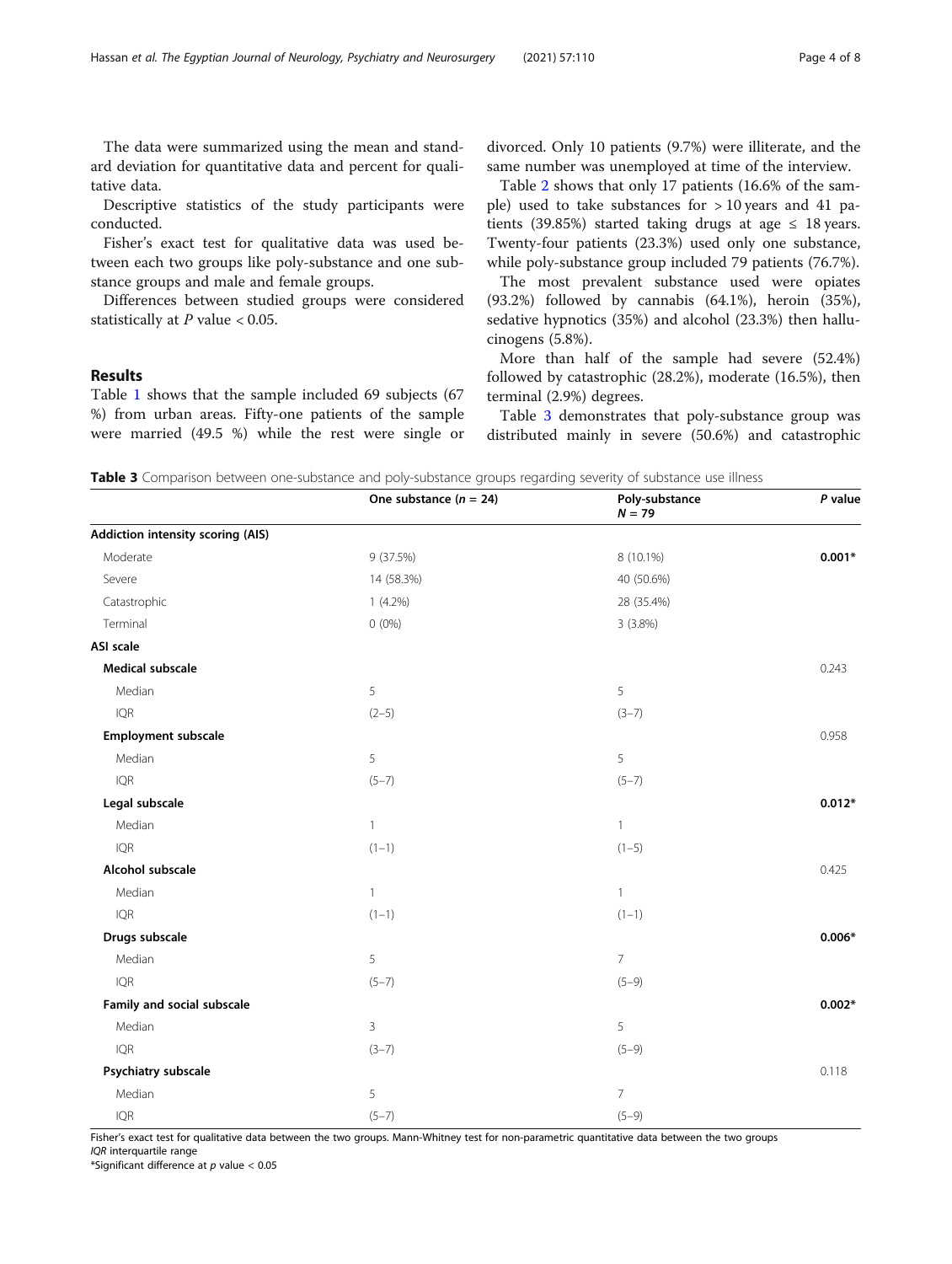|                                                               | Main problematic substance |                       |                  |                      |                               |
|---------------------------------------------------------------|----------------------------|-----------------------|------------------|----------------------|-------------------------------|
|                                                               | Heroin $(n = 30)$          | Tramadol ( $n = 42$ ) | Opium $(n = 11)$ | Cannabis $(n = 6)$   | Tramadol + benzo ( $n = 14$ ) |
| <b>Addiction Intensity</b>                                    |                            |                       |                  |                      |                               |
| Moderate                                                      | 2(6.7%)                    | 9(21.4%)              | 2(18.2%)         | 3(50%)               | $1(7.1\%)$                    |
| Severe                                                        | 15 (50%)                   | 25 (59.5%)            | 5 (45.5%)        | 2(33.3%)             | 7(50%)                        |
| Catastrophic                                                  | 12 (40%)                   | 7(16.7%)              | 4 (36.4%)        | 1(16.7%)             | 5 (35.7%)                     |
| Terminal                                                      | $1(3.3\%)$                 | $1(2.4\%)$            | $0(0\%)$         | $0(0\%)$             | $1(7.1\%)$                    |
| P value                                                       | 0.232                      |                       |                  |                      |                               |
| Comparison between pairs of substances                        |                            |                       |                  |                      |                               |
|                                                               | Heroin $(n = 30)$          | Tramadol ( $n = 42$ ) | Opium $(n = 11)$ | Cannabis ( $n = 6$ ) | Tramadol + benzo ( $n = 14$ ) |
| Heroin $(n = 34)$                                             |                            | 0.062                 | 0.770            | 0.077                |                               |
| Tramadol ( $n = 63$ )                                         |                            |                       | 0.537            | 0.326                | 0.238                         |
| Opiate $(n = 11)$                                             |                            |                       |                  | 0.548                | 0.922                         |
| Cannabis ( $n = 55$ )                                         |                            |                       |                  |                      | 0.262                         |
| Fisher exact test for qualitative data between the two groups |                            |                       |                  |                      |                               |

Table 4 Comparison between scoring of Addiction Intensity Scale in patients with different main problematic substance

Fisher exact test for qualitative data between the two groups

\*Significant difference at  $p$  value < 0.05

(35.4%) subscales of AIS while one-substance group was distributed mainly in moderate (37.5%) and severe (58.3%) subscales. The comparison between onesubstance and poly-substance groups regarding AIS was highly statistically significant ( $p = 0.001$ ).

There were also significant differences between onesubstance group and poly-substance group regarding some subscales of ASI. These were family subscale  $(P =$ 0.002), drug subscale ( $p = 0.006$ ), and legal subscale ( $p = 0.002$ ) 0.012) (Table [3\)](#page-3-0).

Table 4 shows that the frequencies of addiction intensity scale scoring had no significant difference between the main problematic used substances. In addition, there was no significant difference between an individual substance and another one as regards addiction intensity scale.

Positive and significant correlations were found between scoring of addiction intensity scale with duration of addiction, education level, total number of substances, and current number of substances, while a negative insignificant correlation was found between scoring of AIS and age of patients. However, a negative and significant correlation was found between scoring of AIS and age of onset of using substances (Table 5).

Simple linear regression analysis was done and revealed that the overall number of substances was the main predictor of the score of addiction intensity scale  $(R^{2} = 0.242, p = 0.001)$  followed by age of onset  $(R^{2} = 0.242, p = 0.001)$ 0.102,  $p = 0.001$ ), education duration in years ( $R^2 =$ 0.073,  $p = 0.006$ ), duration of addiction ( $R^2 = 0.058$ ,  $p =$ 0.014), and current number of substances ( $R^2$  = 0.041, p  $= 0.039$ ).

Multiple linear regression analysis predicting the score of addiction intensity scale revealed that overall number of substances, education level, and age of onset of addiction were the significant predictors of addiction intensity. On the other hand, stepwise multiple linear regression analysis controlling for the interrelations between predictors revealed that overall number of substances ( $p \le 0.001$ ), education ( $p = 0.017$ ) had shared a unique contribution in predicting the score of addiction intensity scale (Tables [6](#page-5-0) and [7\)](#page-5-0).

#### **Discussion**

More than half of the sample (53.4%) started taking substances at age ranging from 18 to 30 years, while 41 patients (39.85%) started at the age of 18 years and only 6.8% started to take drugs above 30 years. This result agreed with Abd El-Azim  $[21]$  $[21]$  $[21]$  who stated that the progression of age decreased markedly the liability to take substance. In addition, the same authors reported that 46.8% of their patients started to abuse cannabis and alcohol around the age of 15–17, which is the age of trying and peer pressure.

| <b>Table 5</b> Correlations between Addiction Intensity Scale (AIS) |  |
|---------------------------------------------------------------------|--|
| scoring and some clinical and addictive characteristics             |  |

|                              | <b>Addiction intensity score</b> |          |  |
|------------------------------|----------------------------------|----------|--|
|                              | R                                | P value  |  |
| Age of patients              | $-0.073$                         | 0.462    |  |
| Age of onset                 | $-0.319$                         | $0.001*$ |  |
| <b>Duration of addiction</b> | 0.241                            | $0.014*$ |  |
| <b>Education</b>             | 0.270                            | $0.006*$ |  |
| Total number of substances   | 0.492                            | $0.001*$ |  |
| Current number of substances | 0.203                            | $0.039*$ |  |

Pearson's correlation

\*Significant correlation at  $p$  value < 0.05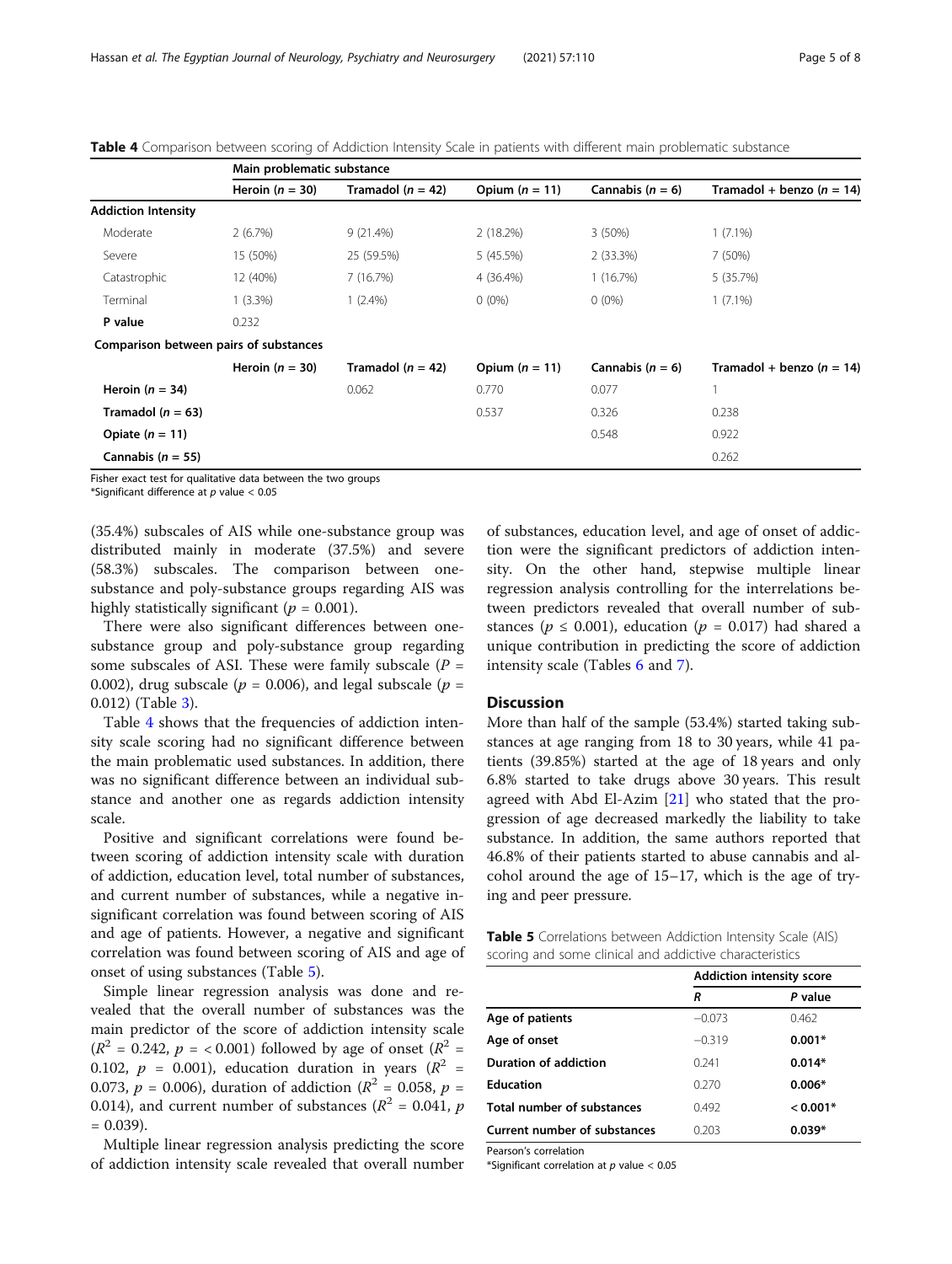|                              | Unstandardized coefficients |            |       | $R^2$ | P value    |
|------------------------------|-----------------------------|------------|-------|-------|------------|
|                              |                             | Std. error |       |       |            |
| Constant                     | 3                           |            | 0.580 | 0.337 | $0.040*$   |
| Age of onset                 | $-0.14$                     | 0.07       |       |       | 0.849      |
| <b>Duration of addiction</b> | 0.02                        | 0.08       |       |       | $0.013*$   |
| <b>Education</b>             | 0.2                         | 0.08       |       |       | $< 0.001*$ |
| Overall number of substances | 1.28                        | 0.29       |       |       | 0.057      |
| Current number of substances | $-0.77$                     | 0.4        |       |       |            |

<span id="page-5-0"></span>Table 6 Multiple linear regression analysis to detect the predictors affecting Addiction Intensity Scale (AIS) scoring

Multiple linear regression analysis

The sample of our study was divided into two groups: poly-substance group which represents the majority of patients ( $n = 79$ ; 76.7%) and one substance group which included only 24 patients (23.3%). These results were like those obtained by Abou Khatwa and colleagues [\[22](#page-7-0)], who studied 92 patients admitted to the addiction ward at Mammoura Hospital. He stated that the majority of addicts were poly-drug users. Abd El-Azim and colleagues [[21\]](#page-7-0) revealed that 87.7% of his sample subjects were using poly-substance. These results were nearly close to those obtained by El-Awady and colleagues [[10](#page-6-0)] who stated that the majority of their studied addicts were abusing more than one drug ( $n = 92$ ; 92%) while the rest were abusing one substance  $(n = 8, 8\%)$ .

On the other hand, these results were inconsistent with the results obtained by Khalil and colleagues [\[8](#page-6-0)] who found that only 21% of patients reported polysubstance use. Mohamed and colleagues [\[9](#page-6-0)] mentioned in their study that the poly-drug use was present in only 38.3% of the patients. Mohamed and colleagues [\[23](#page-7-0)] revealed that the prevalence of poly-substance abusers in their study group was 43.94% of the patients.

Our results show that the most prevalent substance used were opiates (93.2%) mainly tramadol followed by cannabis (64.1%), heroin (35%), sedative hypnotics (35%) and alcohol (28.2%) then hallucinogens (5.8%). These results were nearly similar to the results reported by Mohamed et al. [\[9,](#page-6-0) [23](#page-7-0)] who reported that tramadol was the most prevalent substance followed by cannabis.

Also, Lin and colleagues [\[14](#page-7-0)] found that comorbid SUDs are highly prevalent among patients with OUD but, on average, are associated with a lower likelihood of patients receiving buprenorphine treatments for OUD,

but with higher likelihood of patients accessing any outpatient SUD treatment.

There was a study nearly like ours and showed that tramadol was the most frequently used substance (97%) followed by cannabis, sedatives, and hypnotics (38%); alcohol (32%); heroin (30%); and anticholinergic drugs (12%) [\[10](#page-6-0)]. Tramadol is considered the most prevalent substance in many studies because it is relatively cheap, available in many forms and different illegal forms present in market, so it is easy to be obtained.

However, Eid [\[24\]](#page-7-0) demonstrated that cannabis was the most common substance used while tramadol was the least common, as well as Mikhail and colleagues [[25](#page-7-0)] who found that cannabis was the most prevalent followed by codeine. These results are due to unavailability of tramadol in that period as it began to appear and be popular in the last 10 or 12 years.

Forty-two patients considered the main problematic substance for them was tramadol, thirty patients considered heroin, fourteen patients considered tramadol + benzodiazepine, eleven patients considered opium, and cannabis was considered by six patients. These results were inconsistent with the results obtained by Khalil and colleagues [[8\]](#page-6-0) showing that heroin (52%), other opiates (23%), sedative/hypnotics or cannabis (7% for each), alcohol (4%), amphetamines (2%), and hallucinogens (2%) were the main problematic substances.

In addition, these results were inconsistent with those of Abd El-Azim, Okasha, Hatata, and Olson et al. [[21](#page-7-0), [26](#page-7-0)–[28](#page-7-0)]. They found that the substance of major problem was opioids, followed by cannabis, and most participants in their studies had poly-drug abuse during the entire course of illness. The difference between our results and

Table 7 Multiple stepwise regression analysis to detect predictors affecting Addiction Intensity Scale (AIS) scoring

| Model |                                                                | Unstandardized coefficients |              |       | $R^2$ | P value                |
|-------|----------------------------------------------------------------|-----------------------------|--------------|-------|-------|------------------------|
|       |                                                                | В                           | Std. error   |       |       |                        |
|       | Constant<br>Overall number of substances                       | 10.8                        | 0.7<br>0.2   | 0.492 | 0.242 | $< 0.001*$             |
| 2     | Constant<br>Overall number of substances<br><b>Educational</b> | 9.1<br>.14<br>0.19          | 0.21<br>0.08 | 0.534 | 0.285 | $< 0.001*$<br>$0.017*$ |

Multiple stepwise linear regression analysis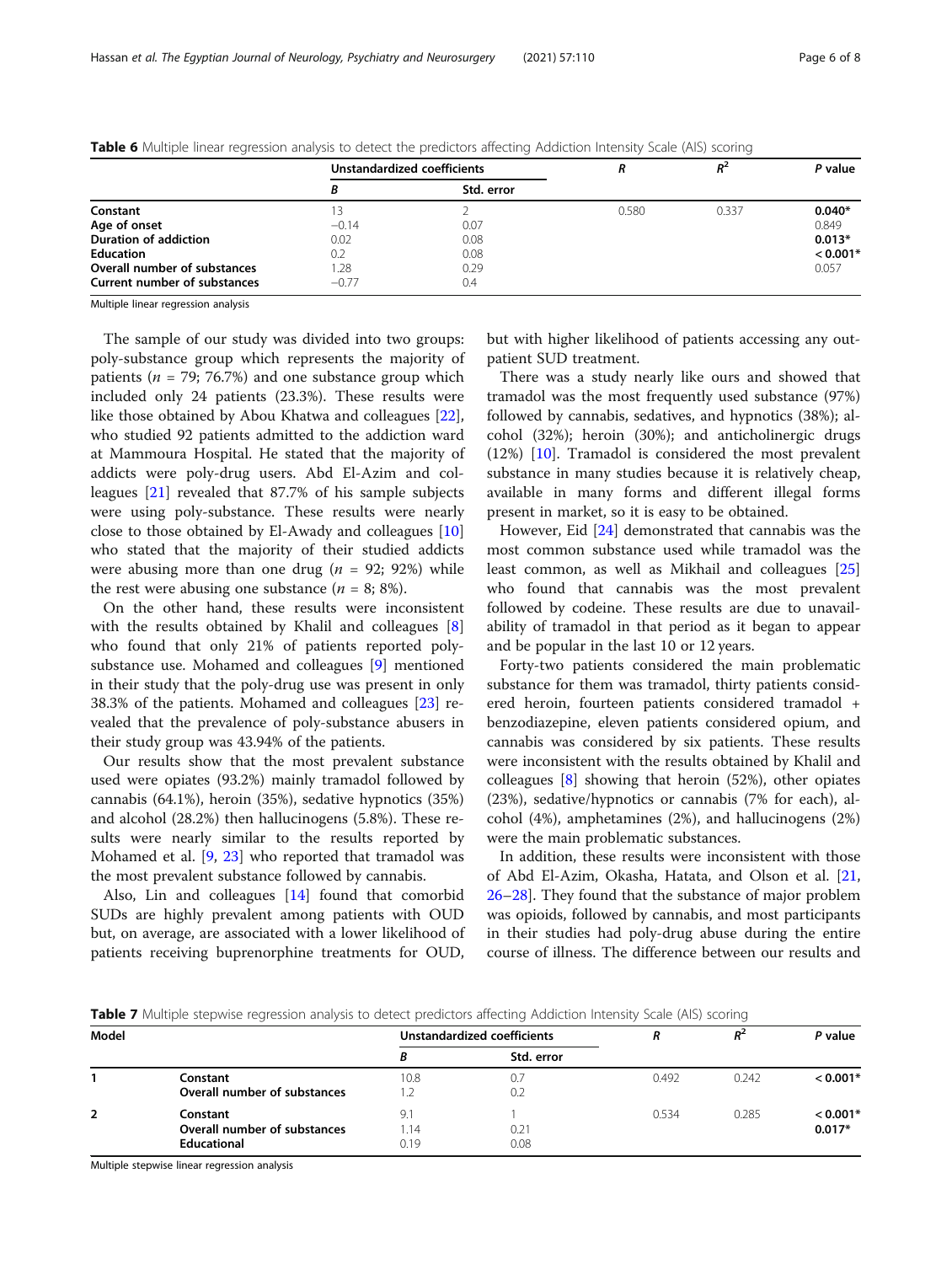<span id="page-6-0"></span>theirs could be justified by the differences in the place and timing of these different studies.

Our study showed that the poly-substance group was distributed mainly in severe (50.6%) and catastrophic (35.4%) subscales of AIS while one-substance group was distributed mainly in moderate (37.5%) and severe (58.3%) subscales. The comparison between the two groups scoring on Addiction Intensity Scale showed that those with poly-substance scored significantly worse on AIS ( $p = 0.001$ ). These results were close to another study on the effect of the number of used substances on outcome, where poly-drug use group had significantly the worse outcome than the single substance group [11].

Our sample of poly-substance patients scored worse on all subscales of ASI when compared with onesubstance group. The differences were statistically significant for family subscale ( $P = 0.002$ ), drug subscale ( $p$  $= 0.006$ , and legal subscale ( $p = 0.012$ ).

This can be compared with the results reported by Schrimsher and colleagues [[13](#page-7-0)] who mentioned that multiple substance use was significantly related to greater levels of psychiatric problems as identified by the Addiction Severity Index.

In addition, these results are less intense than those reported by another study which found an evident difference between poly-substance use and single substance use as regard all domains of ASI. The correlations were statistically significant for all the ASI domains (medical, employment, alcohol use, drug use, legal problems, family and social relationships, and psychological domains) [[12\]](#page-7-0).

This could be explained on the ground that multiple drug abuse is usually associated with severe conditions of psychopathological nature, positive family history for substance abuse, and presence of marked mental health problem, in addition to the need to manage emotions. All these factors lead to more severe form of substance use disorders [11]. In addition, the use of multiple substances is reported to be associated with lower age of onset, regular use for long time, and lower abstinence rates after treatment. Therefore, such patients experience severe complications as measured by ASI subscales [[12\]](#page-7-0).

## Conclusions

Using more than one substance is common in patients with substance use disorders. This is usually associated in more severe form and consequences of illness. Some substances and combinations are associated with more morbidity than others.

#### Abbreviations

AMP : Amphetamine; ASI: Addiction Severity Index; AIS: Addiction Intensity Scale; BAR : Barbiturate; BZO: Benzodiazepines; COC: Cocaine;

MOP: Morphine; OUD: Opioid used disorder; SUD: Substance use disorder; SPSS: Statistical Package of Social Sciences; WHO: World Health Organization

#### Acknowledgements

We need to thank all subjects who agreed to participate in our study and gave us much of their time and interest.

#### Authors' contributions

All authors participated in a meaningful way in the preparation of the manuscript, MAE had filled the questioners and collected the data, MAH had chosen the tools and analyzed the data, MAA wrote the manuscript after data analysis, and MHA has revised the Manuscript. All authors have read and approved the final manuscript.

#### Funding

This research did not receive any specific grant from funding agencies in the public, commercial.

#### Availability of data and materials

The datasets generated and/or analyzed during the current study are available from the corresponding author on reasonable request.

#### **Declarations**

#### Ethics approval and consent to participate

Study approval was from the research ethics committee of the Faculty of Medicine, Minia University (Number: 12539068). An oral and written consent was obtained from the patients who participated in this research.

#### Consent for publication

All participants approved the submission and publication.

#### Competing interests

The authors declare that they have no competing interests.

### Received: 29 January 2021 Accepted: 24 July 2021 Published online: 06 August 2021

#### References

- 1. Sdrulla AD, Chen G, Mauer K. Definition and demographics of addiction. In: Kaye A, Vadivelu URD, editors. Substance abuse inpatient and outpatient management for every clinician. New York: Springer; 2015. p. 1–17.
- 2. Robinson TE, Berridge KC. The psychology and neurobiology of addiction: an incentive-sensitzation view. Addiction. 2000;95:91–11.
- 3. Rogers RD, Robbins TW. Investigating the neurocognitive deficits associated with chronic drug misuse. Curr. Opin. Neurobiol. 2001;11(2):250–7. [https://](https://doi.org/10.1016/S0959-4388(00)00204-X) [doi.org/10.1016/S0959-4388\(00\)00204-X.](https://doi.org/10.1016/S0959-4388(00)00204-X)
- 4. Bechara A. Decision making, impulse control and loss of willpower to resist drugs: a neurocognitive perspective. Nat. Neurosci. 2005;8(11):1458–63. <https://doi.org/10.1038/nn1584>.
- 5. Salem SS, Wahab MA, Shaheen MO, Husin NM. Cognitive impairment among drug abuser. An Egyptian study, Cairo University; 2003.
- 6. Grant BF, Dawson DA. Age of onset of drug use and its association with DSM-IV drug abuse and dependence. J Subst Abuse. 1998;10(2):163–73. [https://doi.org/10.1016/S0899-3289\(99\)80131-X](https://doi.org/10.1016/S0899-3289(99)80131-X).
- 7. Lynskey MT, Health AC, Bucholz KK, Slutskey WS, Madden PA, Nelson EC, et al. Escalation of drug use in early onset cannabis users vs. co-twin controls. JAMA. 2003;289(4):427–33. <https://doi.org/10.1001/jama.289.4.427>.
- 8. Khalil A, Okasha T, Mansour SM, Haroon A, El Habiby M, Carise D. Characterization of substance abuse patients presenting for treatment at a University Psychiatric Hospital in Cairo, Egypt. Addict Disord Their Treat. 2008;8:199–209.
- 9. Mohamed NR, Hammad SA, El Hamrawy LG, Rajab AZ, El Bahy MS, Soltan MR. Dual diagnosis and psychosocial correlates in substance abuse in Menoufia, Egypt. Menoufia Med. J. 2013;26:114–21.
- 10. El-Awady SA, El sheshtawy EA, El bahaey WA, El boraie OA. Impact of familial risk factors on the severity of addiction in a sample of Egyptian adolescents. Egypt J Psychiatr. 2017;38(2):70–8. [https://doi.org/10.4103/111](https://doi.org/10.4103/1110-1105.209677) [0-1105.209677.](https://doi.org/10.4103/1110-1105.209677)
- 11. Alvarez-Alonso MJ, Jurado-Barba R, Martinez-Martind N, Espin-Jaime JC, Jimenez-Arriero J, Manzanares G. Association between maltreatment and